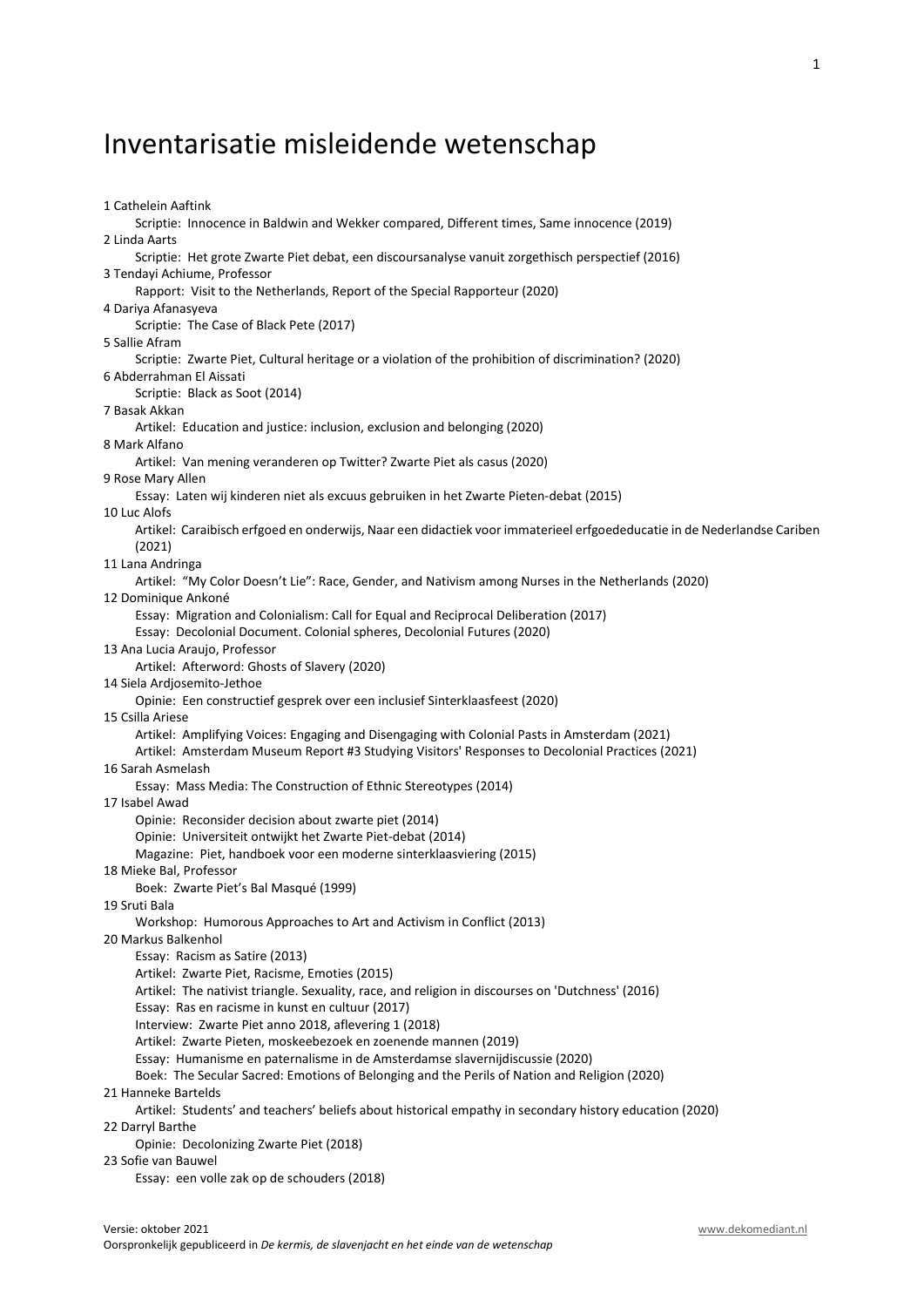24 Charlie Beckett, Professor Opinie: Racism or Tradition? the Dutch 'Golliwog' Row (Sinterklaas) (2009) 25 Wouter van Beek, Professor Lezing: Zwarte Piet in Afrika: rite en ruzie (2015) 26 Pascal van den Beemd Scriptie: Black as Soot (2014) 27 Marloes Beers Scriptie: Bruggen slaan, Een onderzoek naar de ontwikkeling van maatschappelijk- en politiek antiracisme in de jaren 80 en de jaren 10 (2019) 28 Baruch van Bekkum Scriptie: Innocence in Baldwin and Wekker compared, Different times, Same innocence (2019) 29 Vasiliki Belia Scriptie: Dutch tolerance, innocence and color-blindness (2020) 30 Bianca Berends Scriptie: Zwarte Piet en Witte Klaas (2000) 31 Katja Berends Scriptie: 'Ook al is hij zwart als roet, we menen het toch goed!' (2013) 32 Martin Berger Artikel: 'All the things happening outside of the museum push me back in': thinking through memory and belonging in Amsterdam's Tropenmuseum (2021) 33 Anne van den Bergh Essay: Rendering Legible the Black Page in Dutch History: a Reading of Zwarte Piet (2016) 34 Saskia van Berkel Scriptie: Representation, reflection and reconstruction of identity: The intersection of black British history and British television, 1960-2015 (2017) 35 Anne Berkheij Scriptie: Power Relations and Recognition (2016) 36 Christiaan de Beukelaer Essay: Why the Netherlands is more split on 'Black Pete' than ever (2018) Artikel: Ordinary culture in a world of strangers: toward cosmopolitan cultural policy (2019) 37 Berber Bevernage Scriptie: Slavernij is voorbij! Laat de Zwarte Pieten vrij! (2017) 38 Hester Bijl, Professor Opinie: Een constructief gesprek over een inclusief Sinterklaasfeest (2020) 39 Aspha Bijnaar Artikel: Zwart als roet Zwarte Piet in de liberale rechtsstaat (2014) Artikel: Minima Philosophica: De zaak van Sinterklaas (2) (2015) 40 Allison Blakely, Professor Boekbespreking: Melissa F. Weiner & Antonio Carmona Báez (eds.) Smash the Pillars: Decoloniality and the Imaginary of Color in the Dutch Kingdom (2019) 41 Laura Boerhout Essay: Zwarte Piet, a Bitter Treat? Racial Issues in The Netherlands and the U.S. (2012) 42 Thomas Boeschoten Artikel: Mediating the Black Pete discussion on Facebook: Slacktivism, flaming wars and deliberation (2014) 43 Jan de Boom Rapport: Discriminatie in Context. Een onderzoek naar achtergronden, oorzaken en triggerfactoren van discriminatie van Nederlanders van Afrikaanse herkomst door jongeren in Nederland (2021) 44 Antal van den Bosch, Professor Artikel: Calculating Argument Diversity in Online Threads (2021) 45 Marit Bosman Scriptie: Facing Black Pete (2020) 46 Sara van den Bossche Scriptie: Meer dan 150 jaren Zwarte Piet, Een onderzoek naar de representatie van Zwarte Piet in Nederlandstalige boeken van vroeger en nu (2020) 47 Michiel Bot Artikel: Demonstratievrijheid en democratie (2017) 48 Lorraine Bouman Scriptie: De relatie tussen Zwarte Piet en het koloniale verleden (2018) 49 Carla van Boxtel, Professor Dissertatie : Sensitive history under negotiation (2014) Artikel: Heritage as a resource for enhancing and assessing historical thinking (2015) Artikel: Students' and teachers' beliefs about historical empathy in secondary history education (2020)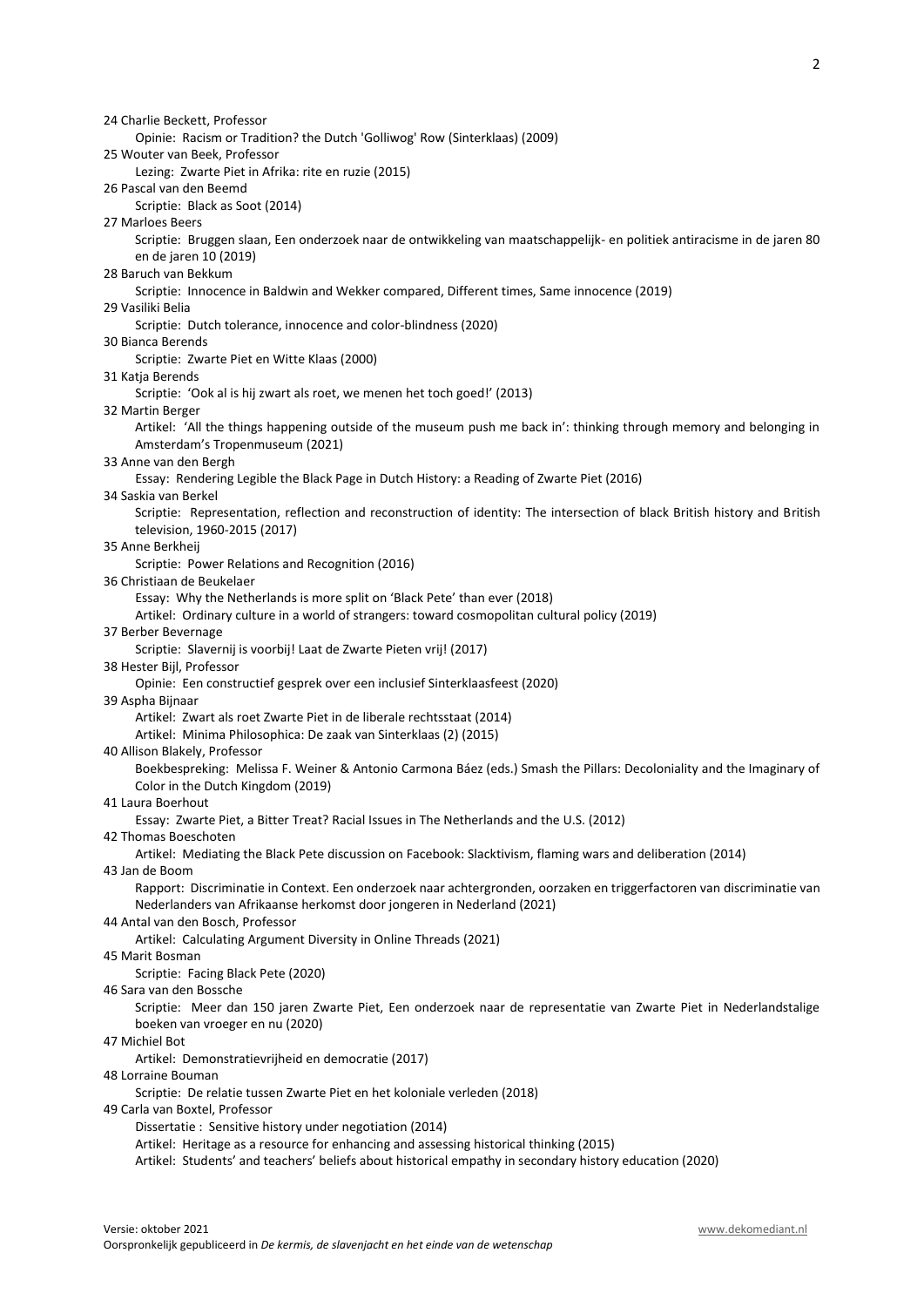50 Sarah Bracke, Professor Essay: Daar wordt aan de deur geklopt… Over levende tradities, broodnodige dekolonisering en de uittocht van Zwarte Piet (2015) 51 Pepijn Brandon Boek: De slavernij in Oost en West, het Amsterdam onderzoek (2020) 52 Nella van den Brandt Opinie: Zwarte Piet: alleen een kwestie van racisme, of ook seksisme? (2012) 53 Alex Brenninkmeijer, Professor Essay: Het recht om te escaleren. Het Pietendebat in de rechtszaal (2014) 54 Rebecca Brienen, Professor Essay: Types and stereotypes, Zwarte Piet and his early modern sources in Dutch Racism (2014) 55 Anna-Kay Brown Artikel : Trapped by Narcissism: A Disillusioned Dutch Society (2012) 56 Elizabeth Buettner, Professor Boek: Europe after Empire: Decolonization, Society, and Culture (2016) 57 Ayse Bugra, Professor Artikel: Education and justice: inclusion, exclusion and belonging (2020) 58 Peter Burger Scriptie: Want al ben ik zwart als roet, 'k meen het toch goed (2014) 59 Artwell Cain Artikel: Slavery and Memory in the Netherlands: Who Needs Commemoration? (2016) Rapport: Uitsluitingsmechanismes van mensen van Afrikaanse afkomst in Nederland: Wat is erover bekend (2017) Essay: Decoloniality of Memory and Anti-Black Racism (2018) 60 Sinan Çankaya Opinie: De meerderheid van Nederland is tegen aanpassing van Zwarte Piet. Ik vond 4 verklaringen (2016) Artikel: Facing racism: discomfort, innocence and the liberal peripheralisation of race in the Netherlands (2019) 61 Vittoria Caradonna Artikel: 'All the things happening outside of the museum push me back in': thinking through memory and belonging in Amsterdam's Tropenmuseum (2021) 62 Marcos Cardão Artikel: O blackface em Portugal. Breve história do humor racista (2020) 63 Antonio Carmona Báez Boek: Smash the Pillars: Decoloniality and the Imaginary of Color in the Dutch Kingdom (2018) 64 Amandine Catala Artikel: Multicultural Literacy, Epistemic Injustice, and White Ignorance (2019) 65 Bambi Ceuppens Interview: Ik denk niet dat we noodzaak hebben aan een 'officiële waarheid' (2016) Boek: Pietpraat, over Zwarte Piet in België (2019) 66 Sharon Chamman Scriptie: The Importance of Intersectionality: Experiences of Women of Color of Ethnic Profiling in the Netherlands (2020) 67 Sébastien Chauvin Scriptie: Inside the chimney. An exploration of racial dynamics in the struggle over a Dutch tradition (2015) Artikel: Race and the Pitfalls of Emotional Democracy: Primary Schools and the Critique of Black Pete in the Netherlands (2017) Artikel: Never Having Been Racist: Explaining the Blackness of Blackface in the Netherlands (2018) Interview: Zwarte Piet anno 2018, aflevering 4 (2018) 68 Sven Chojnacki, Professor Scriptie: The Staging of Innocence: Orientalism, Theatrical Representation & The Dutch Tradition of Black Pete (2018) 69 Yannick Coenders Scriptie: Inside the chimney. An exploration of racial dynamics in the struggle over a Dutch tradition (2015) Artikel: Race and the Pitfalls of Emotional Democracy: Primary Schools and the Critique of Black Pete in the Netherland (2017) Artikel: Never Having Been Racist: Explaining the Blackness of Blackface in the Netherlands (2018) Interview: Zwarte Piet anno 2018, aflevering 4 (2018) 70 Marci Cottingham Artikel: "My Color Doesn't Lie": Race, Gender, and Nativism among Nurses in the Netherlands (2020) 71 Maurice Crul, Professor Interview: The Fight Over 'Black Pete' Brings a Reckoning on Racial Equality in the Netherlands (2019) 72 Sudeep Dasgupta Boekbespreking: Uncomfortable Ethnographies:The Politics of Race and the Untimeliness of Critique (2017) 73 Sharily Deen Artikel: Tracing pasts and colonial numbness: decolonial dynamics in the Netherlands (2018)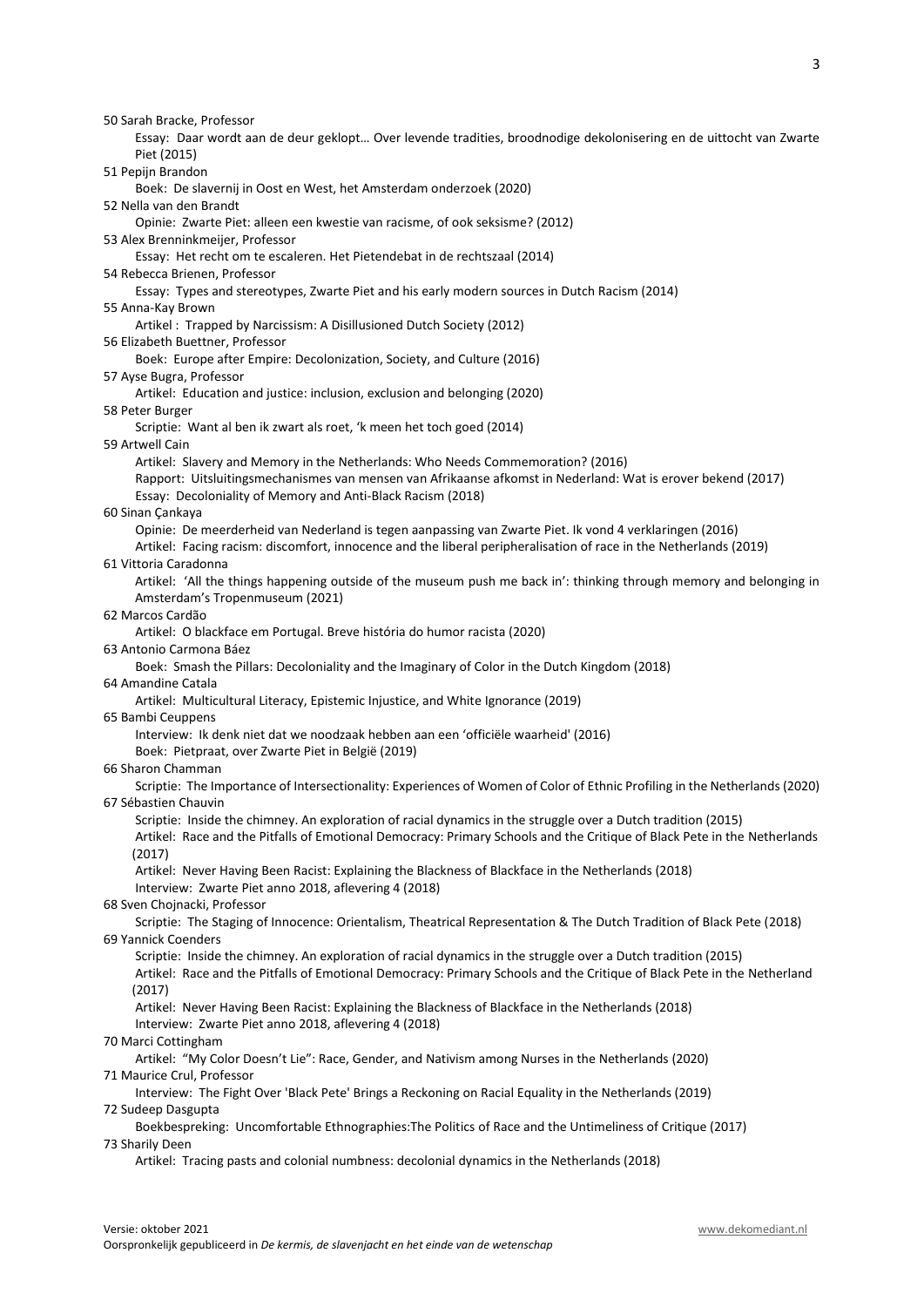| 74 Lisenne Delgado                                                                                                     |
|------------------------------------------------------------------------------------------------------------------------|
| Artikel: Eliminating racism, decolonizing education and building an inclusive society: The role of universities in the |
| Kingdom of the Netherlands (2017)                                                                                      |
| 75 Hesters Dibbits, Professor                                                                                          |
| Artikel: De strijd om Zwarte Piet (2005)                                                                               |
| Lezing: Delen van het verleden Erfgoed en educatie in de 21ste eeuw (2015)                                             |
| Lezing: Sharing the Past (2015)                                                                                        |
| Artikel: Moved by the tears of others: emotion networking in the heritage sphere (2017)                                |
| 76 Teun van Dijk, Professor                                                                                            |
| Essay: Sinterklaas en Zwarte Piet: Is het racisme, of is het 't niet? (1998)                                           |
| 77 Bas Dikmans                                                                                                         |
| Artikel: Everyday Racism', 'White Innocence,' and Postcolonial Society: A Deeper Look into the Dutch Cultural Archive  |
| (2020)                                                                                                                 |
| 78 Egbert Dommering, Professor                                                                                         |
| Opinie: De Intocht van Boniklasius in Dokkum, dertien eeuwen later (2017)                                              |
| 79 Neelke Doorn, Professor                                                                                             |
| Opinie: Van Zwarte Piet naar atletiek (2015)<br>80 Caroline Drieënhuizen                                               |
| College: Hoe leidt ons koloniaal verleden tot hedendaags verzet (2019)                                                 |
| 81 Kimberly Ducey                                                                                                      |
| Artikel: Systemic Racism (2017)                                                                                        |
| 82 Zwaan Duinker                                                                                                       |
| Scriptie: Dutch tolerance, innocence and color-blindness (2020)                                                        |
| 83 Catarina Dutilh Novaes, Professor                                                                                   |
| Opinie: In what sense(s) is the Black Pete tradition racist, if any? (2013)                                            |
| Essay: Zwarte Piet en de betekenis(sen) van racisme (2014)                                                             |
| Opinie: Bravo Haagse basisscholen! Piet moet anders (2015)                                                             |
| Artikel: Van mening veranderen op Twitter? Zwarte Piet als casus (2020)                                                |
| 84 Jan Willem Duyvendak, Professor                                                                                     |
| Opinie: Nederland racistisch? Dá-hag, dá-hag, Zwarte Piet (2013)                                                       |
| Opinie: De radicalisering van het Sinterklaasgeloof (2015)                                                             |
| Artikel: The nativist triangle. Sexuality, race, and religion in discourses on 'Dutchness' (2016)                      |
| Boek: Thuis: het drama van een sentimentele samenleving (2017)                                                         |
| Opinie: Niet echt Nederlands is ook Nederlands (2019)                                                                  |
| Artikel: The nation under threat: secularist, racial and populist nativism in the Netherland (2019)                    |
| 85 Naomi Ellemers, Professor                                                                                           |
| Opinie: Black Pete and the Academic (2014)                                                                             |
| 86 Martin vander Elst                                                                                                  |
| Essay: Penser et agir politiquement la fin du blackface en Belgique (2019)                                             |
| Essay: Pour une Ducasse sans blackface » : vaincre la négrophobie (2019)                                               |
| Essay: La contestation du folklore colonial comme droit à la démocratie culturelle (2020)                              |
| 87 Sharelly Emanuelson                                                                                                 |
| Essay: The New Black Peter is the Refugee washing up on the shores of Fortress Europe (2015)                           |
| 88 Jiska Engelbert                                                                                                     |
| Opinie: Reconsider decision about zwarte piet (2014)                                                                   |
| Opinie: Universiteit ontwijkt het Zwarte Piet-debat (2014)                                                             |
| Magazine: Piet, handboek voor een moderne sinterklaasviering (2015)                                                    |
| 89 Gerlov van Engelenhoven                                                                                             |
| Artikel: A Controversial, But Welcome New Perspective on Structural Racism in Dutch Society (2018)                     |
| 90 Karin van Es                                                                                                        |
| Artikel: Mediating the Black Pete discussion on Facebook: Slacktivism, flaming wars and deliberation (2014)            |
| 91 Farid Esack, Professor                                                                                              |
| Lezing: De zwarte piet van de Koran (2017)                                                                             |
| 92 Mitchell Esajas                                                                                                     |
| Essay: Beyond Blackface: Emancipation Through the Struggle Against Black Pete, Dutch Racism and Afrophobia (2014)      |
| Opinie: Vóór Zwarte Piet? Zo kennen we de eens zo progressieve Dokkumers niet (2017)                                   |
| Artikel: The Black Archives: Exploring the Politics of Black Dutch Radicals (2019)                                     |
| 93 Philomena Essed, Professor                                                                                          |
| Artikel: Afterword: A Second Wave of Dutch Resistance Against Racism (2014)<br>Boek: Dutch Racism (2014)               |
| Interview: Two steps forward, one step back (2017)                                                                     |
|                                                                                                                        |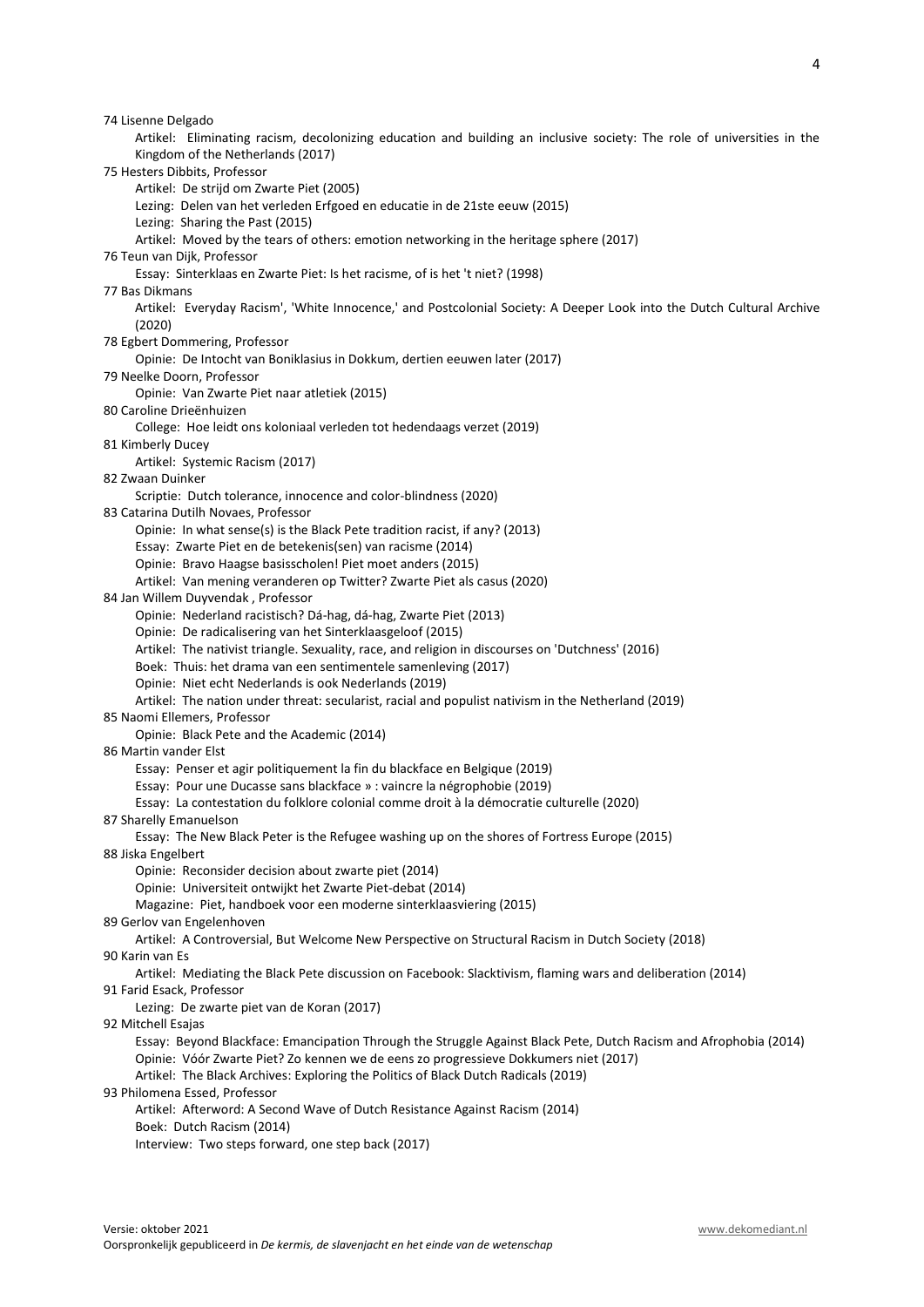Opinie: Een constructief gesprek over een inclusief Sinterklaasfeest (2020) 96 Karwan Fatah-Black Opinie: Wij hoeven die Piet niet (2012) Interview: Karwan Fatah-Black: 'Slavernij is een soort ijkpunt geworden' (2019) Interview: Zwarte Piet: geschiedenis en debat – een leeslijst (2020) 97 Joe Feagin, Professor Artikel: Systemic Racism (2017) 98 Nana Fordjour Scriptie: Bruggen slaan, Een onderzoek naar de ontwikkeling van maatschappelijk- en politiek antiracisme in de jaren 80 en de jaren 10 (2019) 99 Layal Ftouni Scriptie: Sweeping Colonialism Under the Historical Rug: A Comparative Analysis of Remembrance of the Dead and Keti Koti Commemorations in the Netherlands (2018) 100 Mario Fumerton Scriptie: The Importance of Intersectionality: Experiences of Women of Color of Ethnic Profiling in the Netherlands (2020) 101 Nicole Ganbold, Professor Scriptie: The Absent Presence. The Image of Black People in the Seventeenth Century Dutch Painting (2021) 102 Daniela van Geenen Artikel: Mediating the Black Pete discussion on Facebook: Slacktivism, flaming wars and deliberation (2014) 103 Lonneke Geerlings Interview: Ik denk niet dat we noodzaak hebben aan een 'officiële waarheid' (2016) 104 Halleh Ghorashi, Professor Artikel: Taking racism beyond Dutch innocence (2020) 105 Jaap van Ginneken Interview: Zwarte Piet anno 2018, aflevering 3 (2018) 106 Idesbald Goddeeris, Professor Opinie: Zwarte Piet, en wat de Belg niet ziet (2013) Artikel: Mapping the Colonial Past in the Public Space (2020) 107 Magdalena Górska Scriptie: Facing Black Pete (2020) 108 Jordy Gosselt Scriptie: Being confronted with opposites (2016) 109 Karina Goulordava Artikel: Black Pete, "Smug Ignorance," and the Value of the Black Body in Postcolonial Netherlands (2014) 110 Melle Graff Scriptie: Omgaan met verschillen in het kader van burgerschapsonderwijs (2021) 111 Maria Grever, Professor Dissertatie: Sensitive history under negotiation (2014) Artikel: Heritage as a resource for enhancing and assessing historical thinking (2015) 112 Selma de Groot Scriptie: Valt er in het civiele recht nog een juridische pepernoot te kraken betreffende het fenomeen Zwarte Piet? (2018) 113 Manuel Groothuysen Scriptie: Het Zwarte Pieten-debat: Conflict en Polarisatie (2018) 114 Judith Gruber, Professor Artikel: Heilungs- oder Geistergeschichten? Post/koloniale Erinnerung im belgischen AfrikaMuseum (2020) 115 Francio Guadeloupe Essay: The New Black Peter is the Refugee washing up on the shores of Fortress Europe (2015) Scriptie: A community building on hope (2018) 116 Maarten Hajer, Professor Dissertatie: Keeping things gezellig, Negotiating Dutchness and racism in the struggle over 'Black Pete' (2019) 117 Jordi Halfman Essay: The New Black Peter is the Refugee washing up on the shores of Fortress Europe (2015)

Scriptie: Racial stereotyping in the Netherlands: examining the role of public authorities in the societal debate on the

118 Bryan van Haren

94 Evelien Evenhuis

95 Aya Ezawa

character of Zwarte Piet (2020)

Scriptie: Zie ginds komt het Zwarte Pieten debat uit Spanje weer aan (2019)

119 Rebecca Hayes, Professor

 Artikel: Black Petes & Black Crooks? Racial stereotyping and offending in the Netherlands (2018) 120 Coen Heijes

Opinie: Netherland's Racist Black Pete Tradition Is Apparently Exempt To Worldwide Racial Reckoning (2020)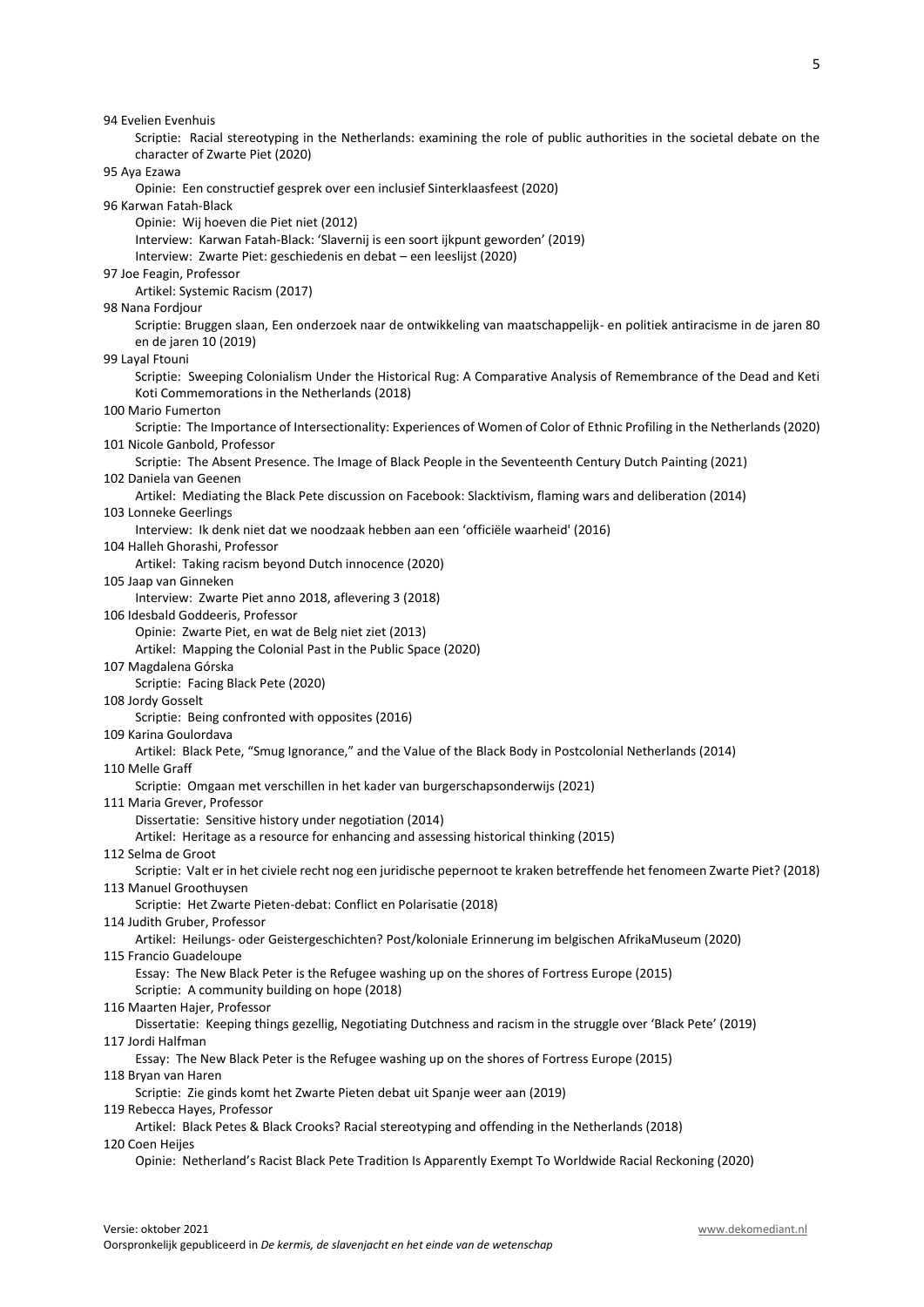| 121 John Helsloot                                                                                                       |
|-------------------------------------------------------------------------------------------------------------------------|
| Artikel: De strijd om Zwarte Piet (2005)                                                                                |
| Artikel: De ambivalente boodschap van de eerste 'Zwarte Piet' (1850) (2008)                                             |
| Essay: Is Zwarte Piet uit te leggen? (2009)                                                                             |
| Lezing: Naar een afscheid van Zwarte Piet (2012)                                                                        |
| Artikel: Zwarte Piet and Cultural Aphasia in the Netherlands (2012)                                                     |
| Artikel: Contesting Ambiguïty: The Black Peter Mask in Dutch Cultural Heritage (2013)                                   |
| 122 Ernst van den Hemel                                                                                                 |
| Artikel: Zwarte Pieten, moskeebezoek en zoenende mannen (2019)                                                          |
| Boek: The Secular Sacred: Emotions of Belonging and the Perils of Nation and Religion (2020)                            |
| Artikel: Calculating Argument Diversity in Online Threads (2021)                                                        |
| 123 Yohannes Henriksson                                                                                                 |
| Scriptie: White faces and black masks: The Dutch Sinterklaas tradition - A colonial hangover or a children's tradition  |
| meant for everyone? (2019)<br>124 Joke Hermes                                                                           |
| Artikel: 'We have given up so much': Passion and denial in the Dutch Zwarte Piet (Black Pete) controversy (2015)        |
| Artikel: Tracing cultural citizenship online (2020)                                                                     |
| 125 Gonda van den Heuvel                                                                                                |
| Artikel: Onder de huid van Zwarte Piet (2018)                                                                           |
| 126 Sacha Hilhorst                                                                                                      |
| Artikel: 'We have given up so much': Passion and denial in the Dutch Zwarte Piet (Black Pete) controversy (2015)        |
| 127 Helen Hintjens                                                                                                      |
| Scriptie: Decolonizing global art (2014)                                                                                |
| 128 Anne-Lot Hoek                                                                                                       |
| Opinie: Zwarte Piet(3) (2018)                                                                                           |
| 129 Lana Hoekstra                                                                                                       |
| Scriptie: Het Zwarte Pieten-debat: Conflict en Polarisatie (2018)                                                       |
| 130 Mirjam Hoijtink                                                                                                     |
| Scriptie: Emotions as Factors of Social and Cultural Change in Museological Discourses (2019)                           |
| 131 Palau Holst                                                                                                         |
| Scriptie: Us & Them? Experiences with polarization dynamics from the perspective of black migrant communities in the    |
| Netherlands (2020)                                                                                                      |
| 132 Sander Pieter van der Horst                                                                                         |
| Scriptie: The Staging of Innocence: Orientalism, Theatrical Representation & The Dutch Tradition of Black Pete (2018)   |
| 133 Teun van Hout                                                                                                       |
| Scriptie: The influence of cultural nationalism on the discourse oftwo Dutch political parties: The PvdA and VVD (2020) |
| 134 Isabel Hoving                                                                                                       |
| Artikel: De strijd om Zwarte Piet (2005)                                                                                |
| Boek: Dutch Racism (2014)<br>135 Leonie Huijbers                                                                        |
| Scriptie: Zwarte Piet, Cultural heritage or a violation of the prohibition of discrimination? (2020)                    |
| 136 Nancy Rose Hunt, Professor                                                                                          |
| Essay: Aphasia, History, and Duress (2019)                                                                              |
| 137 Marinus van IJzendoorn, Professor                                                                                   |
| Opinie: Kinderen zijn blind voor kleur Zwarte Piet (2016)                                                               |
| 138 Erik Jacobs                                                                                                         |
| Scriptie: Zwarte Piet als splijtzwam (2019)                                                                             |
| 139 Hans van der Jagt                                                                                                   |
| Scriptie: De relatie tussen Zwarte Piet en het koloniale verleden (2018)                                                |
| Scriptie: Canon, slavernij en nationle identiteit? (2019)                                                               |
| 140 David Jamar                                                                                                         |
| Essay: La contestation du folklore colonial comme droit à la démocratie culturelle (2020)                               |
| 141 Maartje Janse                                                                                                       |
| Opinie: Wij hoeven die Piet niet (2012)                                                                                 |
| Interview : Zwarte Piet: geschiedenis en debat - een leeslijst (2020)                                                   |
| 142 Yolande Jansen, Professor                                                                                           |
| Opinie: 't Is een vreemdeling zeker die verdwaald is zeker (2008)                                                       |
| 143 Sikke Jansma                                                                                                        |
| Scriptie: Being confronted with opposites (2016)                                                                        |
| 144 Evelien Jonckhere                                                                                                   |
| Essay: Exotisme op het podium (2018)                                                                                    |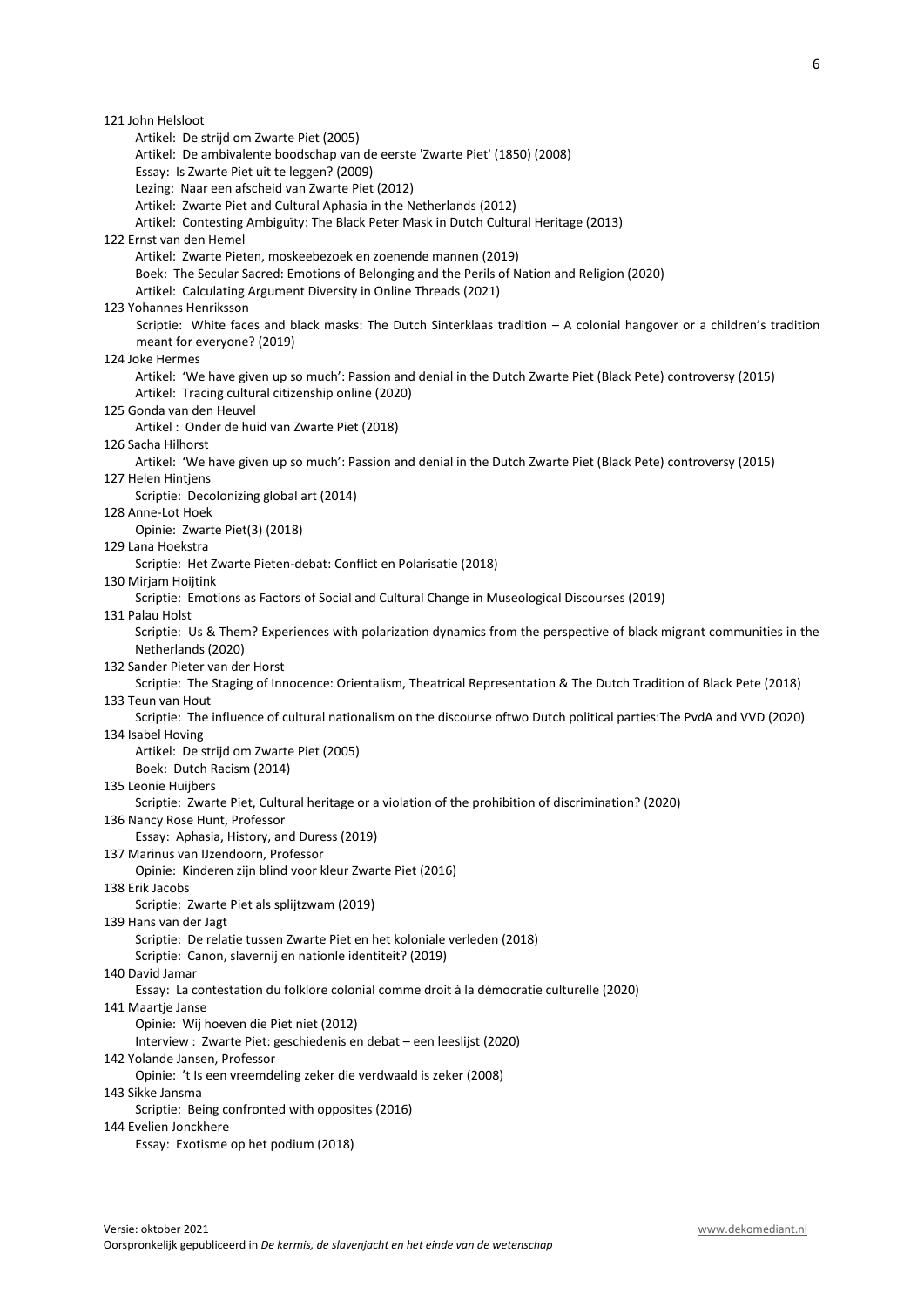145 Guno Jones Artikel: Just Causes, Unruly Social Relations. Universalist-Inclusive Ideals and Dutch Political Realities (2014) Essay: "Activism" and (the Afterlives of) Dutch Colonialism (2018) Boek: De slavernij in Oost en West, het Amsterdam onderzoek (2020) 146 Anne de Jong Artikel: Zwarte Piet, Palestina en de strijd om het dagelijks leven (2017) Essay: Gaza, Black Face and Islamophobia: Intersectionality of Race and Gender in (Counter-) Discourse in the Netherlands (2018) 147 Veerle de Jong Scriptie: 'Ontketend Verleden' (2021) 148 Peter Jonkers, Professor Artikel: How to Respond to Conflicts over Value Pluralism? (2019) 149 Katharina Joosen Artikel: Black Petes & Black Crooks? Racial stereotyping and offending in the Netherlands (2018) 150 Vanessa Joosen Essay: Onschuld met een kleurtje (2018) 151 Joseph Jordan Essay: The Enunciation of the Nation: Notes on Colonial Refractions in the Netherlands in Dutch Racism (2014) 152 Nancy Jouwe Artikel: Gevangen in een paradox: racisme in Nederland (2015) Interview: Zwarte Piet is racisme, in gesprek met Quinsy Gario (2015) Artikel: Standing at the Crossroads (2016) Boek: De slavernij in Oost en West, het Amsterdam onderzoek (2020) Boek: Slavernij en de stad Utrecht (2021) 153 Mariska Jung Essay: Zwarte Piet, a Bitter Treat? Racial Issues in The Netherlands and the U.S. (2012) 154 Ellen-Rose Kambel Lezing: The Elephant in the Dutch Classroom (2018) 155 Frans Kamsteeg Artikel: Auto-ethnographic reflections on whiteness, Rethinking diversity in Dutch-South African higher education research (2020) 156 Sibo Kanobana Essay: Het zwarte Monster van Sinterklaas (2019) 157 Ayhan Kaya, Professor Boek: Populism and Heritage in Europe: Lost in Diversity and Unity (2019) 158 James Kennedy, Professor Interview: Nieuwsuur 23 oktober 2013 (2013) Lezing: Nederlandse identiteit anno 2017 (2017) 159 Dennis Kerckhoffs Scriptie: Het Zwarte Pieten-debat: Conflict en Polarisatie (2018) 160 Josip Kešic Artikel: The nation under threat: secularist, racial and populist nativism in the Netherland (2019) 161 Stephan Klein Artikel: Heritage as a resource for enhancing and assessing historical thinking (2015) 162 Sjaak Koenis Essay: Over emoties en de politiek van statusverschil (2017) Interview: The Fight Over 'Black Pete' Brings a Reckoning on Racial Equality in the Netherlands (2019) 163 Elmer Kolfin Opinie: Geen twijfel : 'Zwarte Piet stamt af van kindslaven' (2013) 164 Anouk de Koning Artikel: Welfare, social citizenship, and the spectre of inequality in Amsterdam (2019) 165 Elisabeth Koning Artikel: Zwarte Piet, een blackfacepersonage (2018) 166 Michelle Koppelmans Scriptie: Institutional Deflection in Dutch Art Education and the Heterotopology of Safer Spaces (2020) 167 Timo Koren Artikel: Never Having Been Racist: Explaining the Blackness of Blackface in the Netherlands (2018) 168 Eelco Kramer Artikel: Onder de huid van Zwarte Piet (2018) 169 Olivier Kramsch Scriptie: Us & Them? Experiences with polarization dynamics from the perspective of black migrant communities in the Netherlands (2020)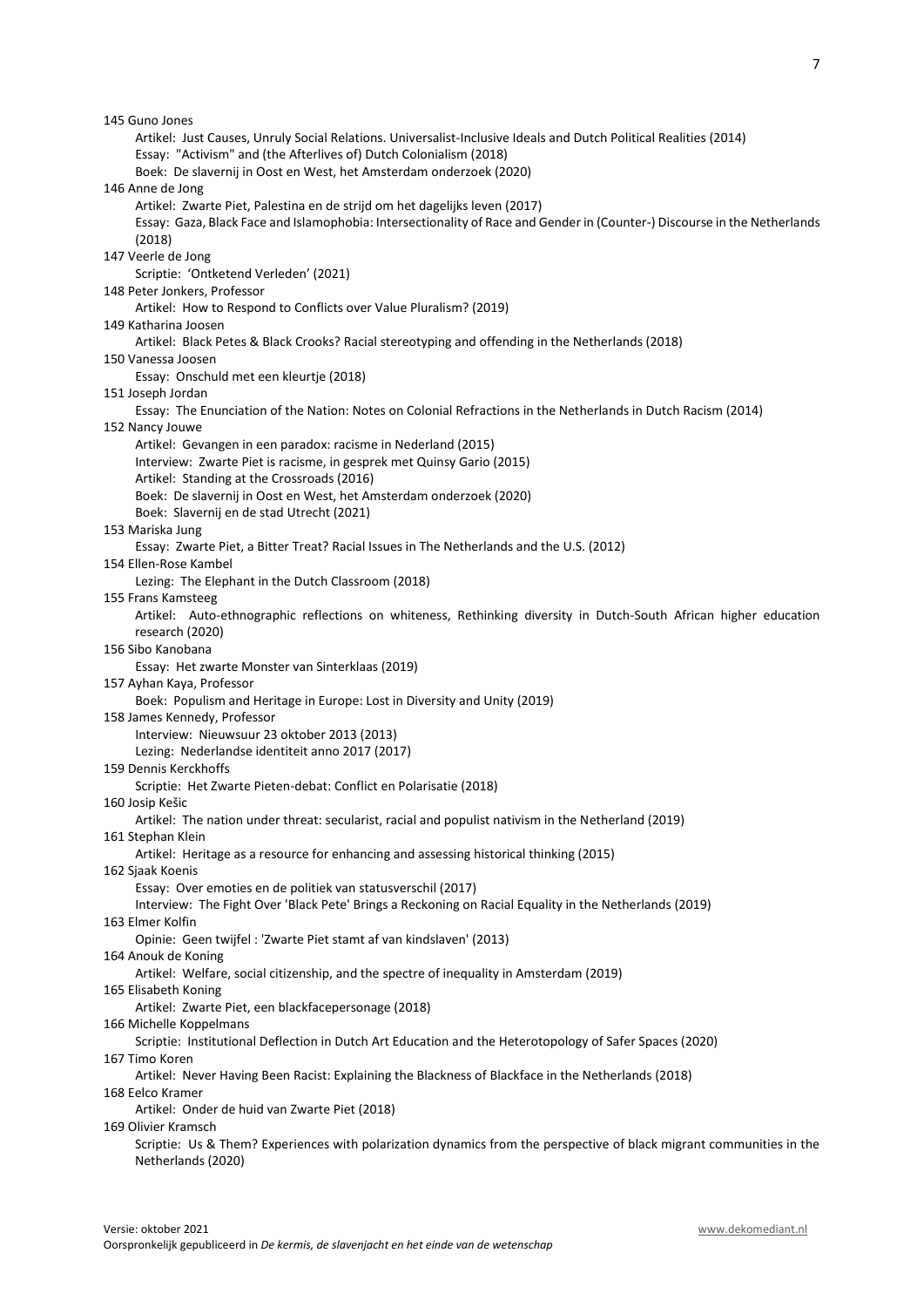170 Matthijs Kuipers Essay: Als zwarte piet niet racistisch is, waarom voelen we ons er dan niet senang bij? (2014) Boek: Slavernij en de stad Utrecht (2021) 171 Lisa Kuitert, Professor Interview: Bibliotheken halen boeken met Zwarte Piet van de plank (2020) 172 Hanne Laceulle Scriptie: De zwarte stem aan het woord: over het humanisme van James Baldwin (2019) 173 Thirza Lagewaard Artikel: Epistemic injustice and deepened disagreement (2020) Artikel: Van mening veranderen op Twitter? Zwarte Piet als casus (2020) 174 Sarah de Lange, Professor Boek: Woest: de kracht van de verontwaardiging (2018) 175 Romy van Leeuwen Rapport: Discriminatie in Context. Een onderzoek naar achtergronden, oorzaken en triggerfactoren van discriminatie van Nederlanders van Afrikaanse herkomst door jongeren in Nederland (2021) 176 Marike Lefevre Artikel: Zwart geschminkte personages in tradities uit Europa, een mensenrechtelijke blik (2019) 177 Susan Legêne, Professor Rapport: Uitsluitingsmechanismes van mensen van Afrikaanse afkomst in Nederland: Wat is erover bekend (2017) 178 Koen Leurs Scriptie: Between (in)visibilities: Experiences of race and migration among Brazilians in the Netherlands (2020) Scriptie: Conversations on Insider Activism, Civil servants & social justice activism in the municipality of Rotterdam (2021) 179 MP Lindo Scriptie: 'Ook al is hij zwart als roet, we menen het toch goed!' (2013) 180 Lucas Lixinski Artikel: Confederate monuments and International Law (2018) 181 Chia Longman, Professor Scriptie: De invloed van de 'Pietengate' op gender en diversiteit in Nederlandse sinterklaasverhalen (2015) 182 Marcos Lopes Interview: Louise Müller e o jogo da filosofia africana (2021) 183 Leo Lucassen, Professor Boek: Vijf eeuwen migratie: Een verhaal van winnaars en verliezers (2018) Opinie: Een constructief gesprek over een inclusief Sinterklaasfeest (2020) 184 Jan Lucassen Boek: Vijf eeuwen migratie: Een verhaal van winnaars en verliezers (2018) 185 Dietger de Maeseneer Dissertatie: Acknowledging the genealogical: a Deleuzian hermeneutics of narrated identity (2019) 186 Sabrina Marchetti Essay: Black Europe? Some views from Afro-Surinamese migrants in the Netherlands (2014) 187 Hans Marien Scriptie: Answering extremity with extremity, A paradoxical thinking intervention for the unfreezing of extreme attitudes in the Black Pete issue (2020) 188 Cees Maris, Professor Artikel: Zwart als roet Zwarte Piet in de liberale rechtsstaat (2014) Artikel: Minima Philosophica: De zaak van Sinterklaas (2) (2015) 189 Ethan Mark Opinie: Zwarte Piet en de colonial inheritance (2013) 190 Noud Martens Scriptie: Canon, slavernij en nationle identiteit? (2019) 191 Marcel Maussen Dissertatie: Keeping things gezellig, Negotiating Dutchness and racism in the struggle over 'Black Pete' (2019) 192 Theo Meder, Professor Opinie: Heeft de discussie over Zwarte Piet verandering teweeggebracht? (2013) 193 Joost Meijer Scriptie: Being confronted with opposites (2016) 194 Göran Melander, Professor Scriptie: Racial stereotyping in the Netherlands: examining the role of public authorities in the societal debate on the character of Zwarte Piet (2020) 195 Kevin Menagie Artikel: The revival of Dutch nationalist narratives as a threat to European identity (2019) 196 Leontine Meijer-van Mensch Artikel: Proud to be Dutch? Intangible Heritage and National Identity in the Netherlands (2012)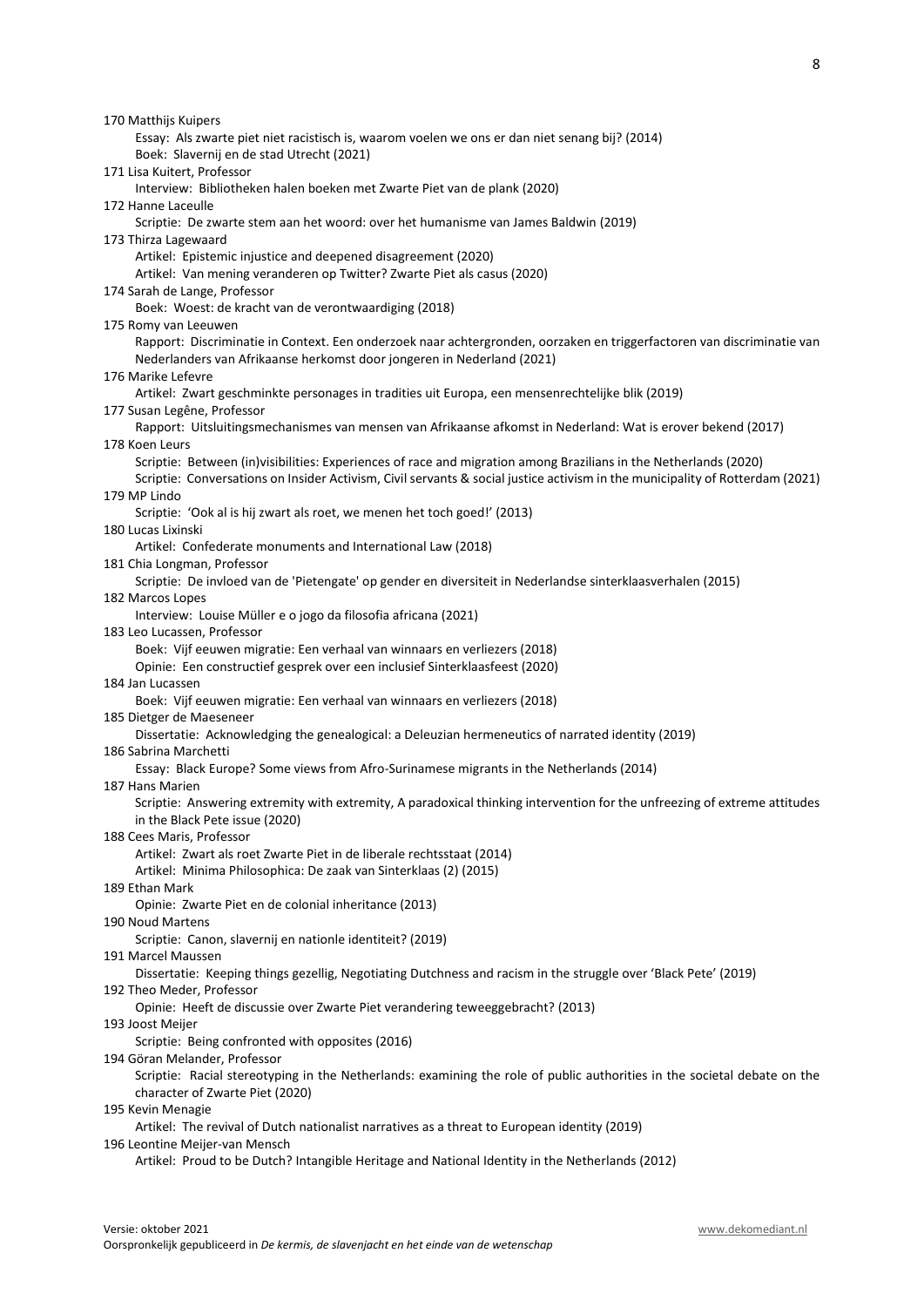198 Paul Mepschen Artikel: The nativist triangle. Sexuality, race, and religion in discourses on 'Dutchness' (2016) Artikel: Facing racism: discomfort, innocence and the liberal peripheralisation of race in the Netherlands (2019) Scriptie: Facing Black Pete (2020) Scriptie: Conversations on Insider Activism, Civil servants & social justice activism in the municipality of Rotterdam (2021) 199 Eline Mestdagh Scriptie: Slavernij is voorbij! Laat de Zwarte Pieten vrij! (2017) Artikel: Over Zwarte Piet, erkenning en historisch onrecht in 'postkoloniaal' Nederland (2018) 200 Harmen van der Meulen Scriptie: De zwarte stem aan het woord: over het humanisme van James Baldwin (2019) 201 Noemi Vanessa Michel Essay: Editing as Anti-Racism (2021) 202 Alexander Monea Artikel: Race and Computer Vision (2020) 203 Rinannon Michelle Mosher Dissertatie: Speaking Together: exploring discourses of 'Dutchness' in language learning, voluntarism, and active citizenship (2015) 204 Hinke Mul Scriptie: Omgaan met verschillen in het kader van burgeschapsonderwijs (2021) 205 Lianne Mulder Artikel: Eliminating racism, decolonizing education and building an inclusive society: The role of universities in the Kingdom of the Netherlands (2017) Artikel: Critical Citizen Engagement: The Black Pete Controversy, Anti-Racism Activism, and Limits to Citizenship in The Netherlands (2018) 206 Louise Müller Artikel: Saint Nicholas' beleaguered black compagnion(s): A study of the contested nature and late antique history of Santa's helpers in the Dutch Saint Nicholas feast (2020) Interview: Louise Müller e o jogo da filosofia africana (2021) 207 George Musgrave Scriptie: Zwarte Piet: Colonial past and contemporary race relations: Meanings of Zwarte Piet for school children in The Hague (2007) 208 Martine Mussies Essay: Outgrowing Zwarte Piet - Turning a racist past into an inclusive future (2020) 209 Pieter Muysken, Professor Artikel: Begging to be goed: Voicing discrimination in multilangual and multiethnic Netherlands (2016) 210 Hanneke Nap Artikel: Onder de huid van Zwarte Piet (2018) 211 Alistair Niemeijer Scriptie: Het grote Zwarte Piet debat, een discoursanalyse vanuit zorgethisch perspectief (2016) 212 Jasmin Nijs Scriptie: A community building on hope (2018) 213 Nikki Niland Scriptie: Dutch racism as "the ghost in the machine" (2015) 214 Kwame Nimako Essay: Layers of Emancipation Struggles, Some Reflections on the Dutch Case (2018) 215 Elma Nokic Scriptie: Answering extremity with extremity, A paradoxical thinking intervention for the unfreezing of extreme attitudes in the Black Pete issue (2020) 216 Laura Nys Interview: Ik denk niet dat we noodzaak hebben aan een 'officiële waarheid' (2016) 217 Nadira Ismail Omarjee Boek: Reimagining the Dream, Decolonising Academia by Putting the Last First (2018) 218 Fenna van Ommen Scriptie: Het Zwarte Pieten-debat: Conflict en Polarisatie (2018) 219 Gert Oostindie, Professor Opinie: Verzet tegen Zwarte Piet is teken van integratie (2015) 220 Ringo Ossewaarde Scriptie: Zie ginds komt het Zwarte Pieten debat uit Spanje weer aan (2019) 221 Mark van Ostaijen Artikel: Emancipatiestrijd moet uit de hand lopen (2021)

Artikel: Proud to be Dutch? Intangible Heritage and National Identity in the Netherlands (2012)

197 Peter van Mensch, Professor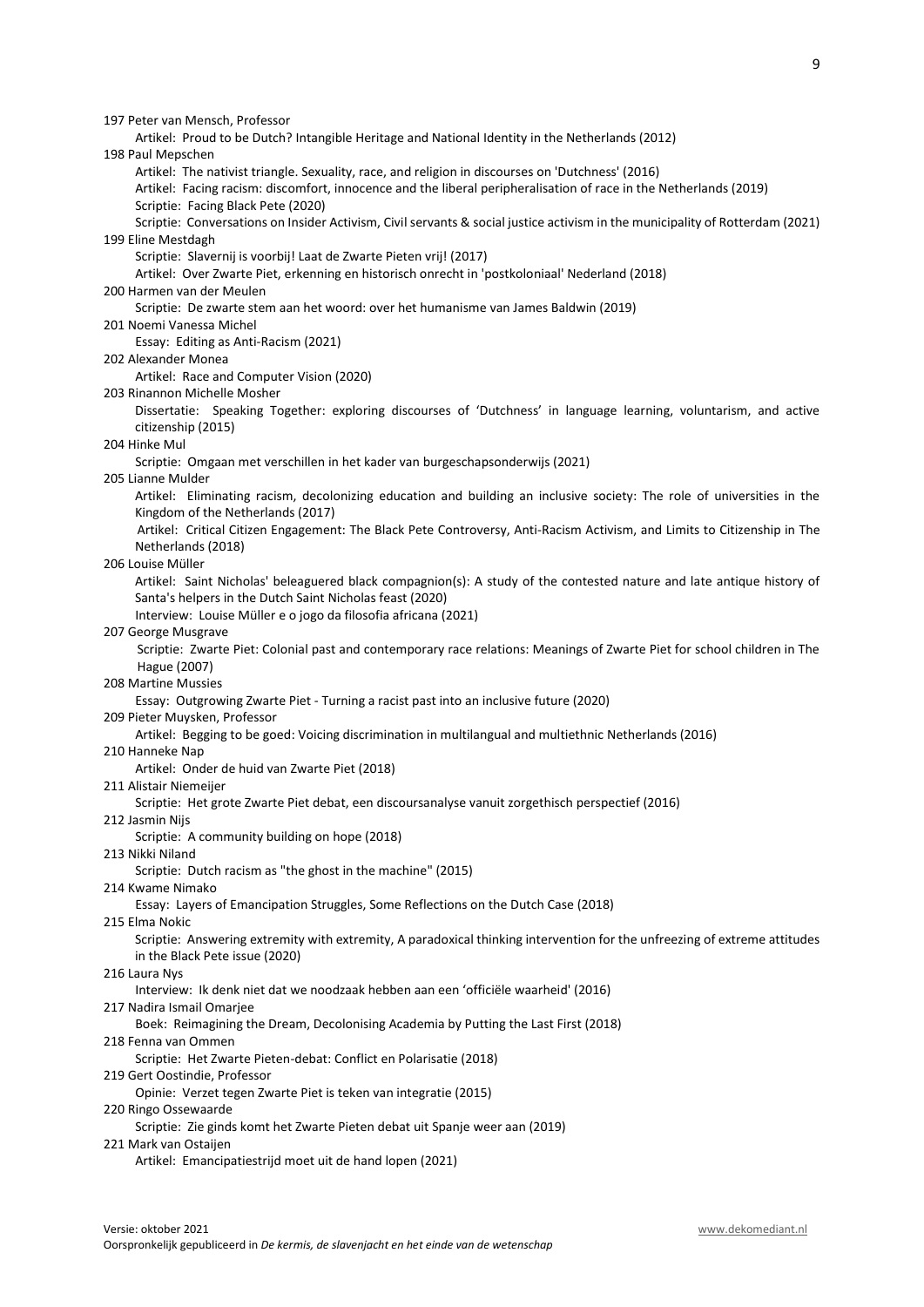Essay: "Racism is an American problem" (2014) Boek: Nederland mijn vaderland (2015) 223 Bel Parnell-Berry Essay: Editing as Anti-Racism (2021) 224 Anouk van der Pas Scriptie: Meer dan 150 jaren Zwarte Piet, Een onderzoek naar de representatie van Zwarte Piet in Nederlandstalige boeken van vroeger en nu (2020) 225 Chris Peters Opinie: Universiteit ontwijkt het Zwarte Piet-debat (2014) 226 Jan Nederveen Pieterse, Professor Boek: Wit over zwart (1990) Essay: Mirakels Multiculturalisme (1998) 227 Yvon van der Pijl Artikel: Black Pete, "Smug Ignorance," and the Value of the Black Body in Postcolonial Netherlands (2014) 228 Rik Pinxten, Professor Essay: Zwarte Piet als syndroom (2018) 229 Lucia Berro Pizzarossa Boekbespreking: Gloria Wekker, White Innocence: Paradoxes of Colonialism and Race (2018) 230 Julia Plaisier Scriptie: Sweeping Colonialism Under the Historical Rug: A Comparative Analysis of Remembrance of the Dead and Keti Koti Commemorations in the Netherlands (2018) 231 Liedeke Plate, Professor Scriptie: Dutch racism as "the ghost in the machine" (2015) 232 Naomi Poelsma Scriptie: The Case of Black Pete (2017) 233 Anna Poletti Scriptie: Innocence in Baldwin and Wekker compared, Different times, Same innocence (2019) Scriptie: Diversity and Inclusivity as Core Values: Understanding the Importance of the Popular Discourse to Literary Prizes (2021) 234 Virginia Pourier Scriptie: Valt er in het civiele recht nog een juridische pepernoot te kraken betreffende het fenomeen Zwarte Piet? (2018) 235 Remco Raben, Professor Boek: Slavernij en de stad Utrecht (2021) 236 Emily Raboteau, Professor Essay: Who Is Zwarte Piet? (2014) 237 Jasmijn Rana Artikel: Moved by the tears of others: emotion networking in the heritage sphere (2017) 238 Angelita Reyes, Professor Artikel: Performativity and representation in transnational blackface: Mammy (USA), Zwarte Piet (Netherlands), and Haji Firuz (Iran) (2019) 239 Jeroen de Ridder, Professor Essay: Gewone geschillen, diepe disputen en polarisatie (2018) Boek: Doen, durven of de waarheid (2020) 240 Renata Rocha Artikel: "No more blackface!"How Can We Get People to Change Their Minds About Zwarte Piet? (2018) 241 Jessica Roitman Essay: Review White innocense, KITLV (2017) 242 Regina Römhild, Professor Dissertatie: Cosmopolitan Meandericity: Surinamese Entanglements of Memory, Race, and Coloniality (2019) 243 Matthias van Rossum Boek: De slavernij in Oost en West, het Amsterdam onderzoek (2020) 244 Wiebe Ruijtenberg Artikel: Welfare, social citizenship, and the spectre of inequality in Amsterdam (2019) 245 Olivia Rutazibwa Artikel: From the Everyday to IR: In Defence of the Strategic Use of the R-word (2016) 246 Ida Sabelis Artikel: Auto-ethnographic reflections on whiteness, Rethinking diversity in Dutch-South African higher education research (2020) 247 Çigdem Sagir Dissertatie: The spectres of colonialism: Epistemic racialization of European muslims and islam in Europe (2014) 248 Mathijs van de Sande

Opinie: Zwarte Piet en racisme: een paar kritische (peper)noten (2013)

222 Zihni Özdil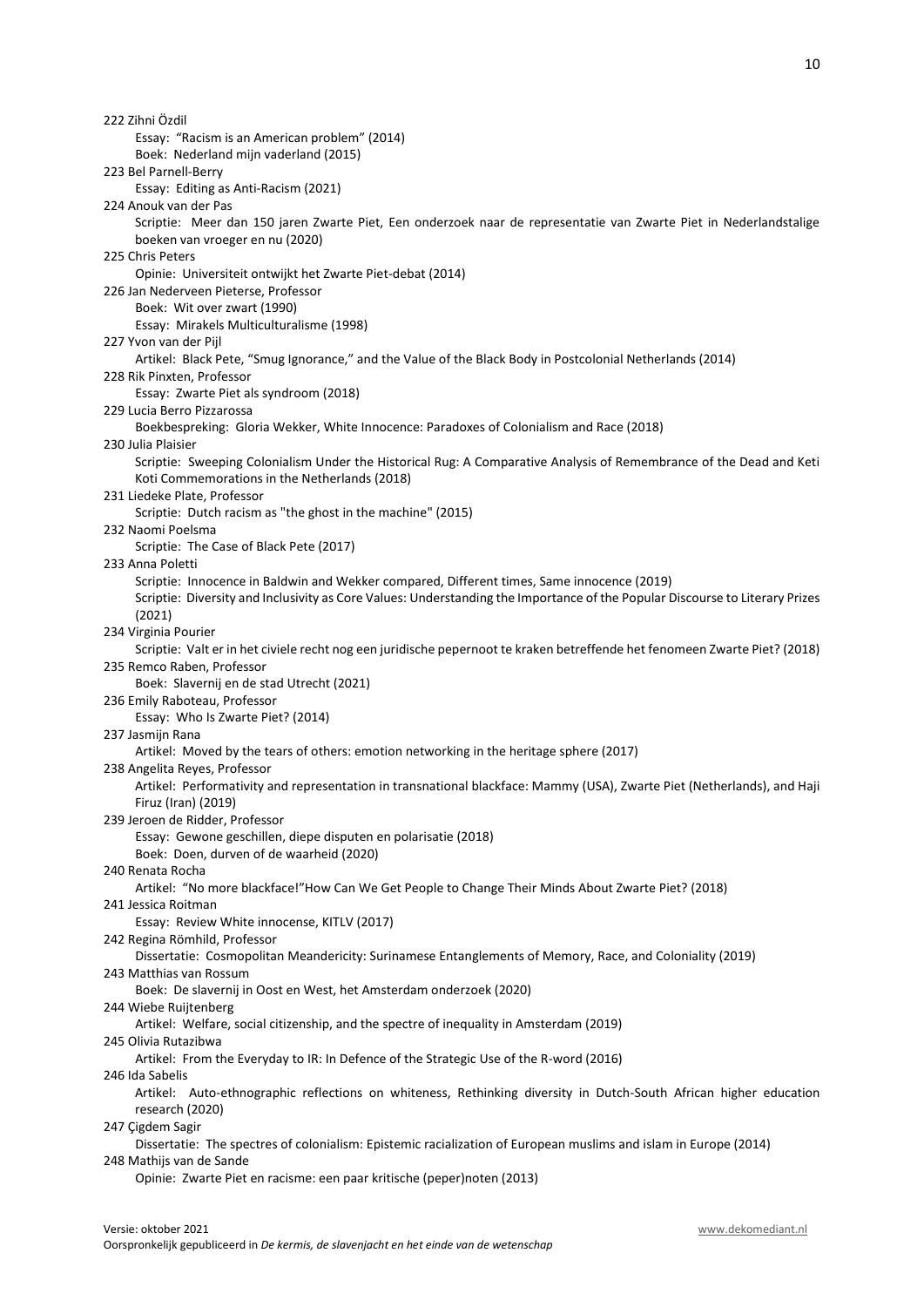249 Zawdie Sandvliet Interview: Zawdie ontwikkelt het vak Afro-Nederlandse Studies voor de UvA: 'Er mist iets in ons onderwijs' (2018) 250 Khaibar Sarghandoy Artikel: Zwarte Piet, een omstreden traditie (2013) 251 Geerte Savenije Dissertatie: Sensitive history under negotiation (2014) Artikel: Students' and teachers' beliefs about historical empathy in secondary history education (2020) 252 Britta Schilling Scriptie: Slavery on Display (2018) 253 Heleen Schols Dissertatie: Keeping things gezellig, Negotiating Dutchness and racism in the struggle over 'Black Pete' (2019) 254 Patricia Schor Opinie: A Reasonable Alternative to Zwarte Piet (2013) Opinie: It is about Zwarte Piet (2013) Lezing: Het verhaal van de witte macht (2014) Opinie: Overeenkomsten tussen Zwarte Piet en antisemitisme (2014) Artikel: Claiming Greyness: Dutch Coloniality against Polarization (2018) 255 Lieke Schrijvers Artikel: Demonstrating Dutch: Nationalism and Cultural Racism in the 2013 Anti-Putin and Pro-Black Pete Protests in the Netherlands (2014) 256 Larissa Schulte Nordholt Opinie: Het goedpraten van het koloniale verleden is gezelligheidsfundamentalisme (2018) 257 Iris Segers Opinie: Why Black Pete matters: Institutional racism and police violence in the Netherlands (2020) 258 Youri Seidler Rapport: Discriminatie in Context. Een onderzoek naar achtergronden, oorzaken en triggerfactoren van discriminatie van Nederlanders van Afrikaanse herkomst door jongeren in Nederland (2021) 259 Praveen Sewgobind Dissertatie: Cosmopolitan Meandericity: Surinamese Entanglements of Memory, Race, and Coloniality (2019) Boek: Dismantling Colonial Racism (2020) 260 Verene Shepherd, Professor Brief: Brief van chair-Rapporteur of the Working Group on people of African decent 17 januari 2013 (2013) 261 Aline Rodrigues Silva Scriptie: Between (in)visibilities: Experiences of race and migration among Brazilians in the Netherlands (2020) 262 Emilie Sitzia Artikel: Picture Book Illustrations and Children's Identity Formation: The Case of Fiep Westendorp's Jip and Janneke (2020) 263 Marjanne Slagter Scriptie: Want al ben ik zwart als roet, 'k meen het toch goed (2014) 264 Luuk Slooter Scriptie: Populism in the Netherlands: Framing a Crisis (2018) 265 Stephen Small, Professor Boek: Decolonizing the mind (2011) Essay: Zwarte Piet and the legacy of Dutch slavery: Another Bitter Pill for the Dutch to Swallow. (2013) 266 Valika Smeulders Lezing: Van zwarte gaper tot Zwarte Piet (2013) 267 Katrine Smiet Artikel: "Transatlantic Cross-Pollination": 30 Years ofDutch Feminist Theorizing on Race and Racism (2014) 268 CalvinJohn Smiley Artikel: Black Petes & Black Crooks? Racial stereotyping and offending in the Netherlands (2018) 269 Joy Smith Essay: The Dutch Carnavalesque: Blackface, Play and Zwarte Piet in Dutch Racism (2014) 270 Lisanne Snelders Essay: Black Pete Contested (2014) 271 Tamara Soukotta Opinie: Een constructief gesprek over een inclusief Sinterklaasfeest (2020) 272 Valerie Stam Dissertatie: "It is not possible to be Dutch, and Muslim, and Black:" Second-Generation Youths' Everyday Practices of Resisting Racism and Islamophobia in the Netherlands (2019) 273 Irene Stengs, Professor Lezing: Gepopulariseerde cultuur, ritueel en het maken van erfgoed (2018) Boek: The Secular Sacred: Emotions of Belonging and the Perils of Nation and Religion (2020)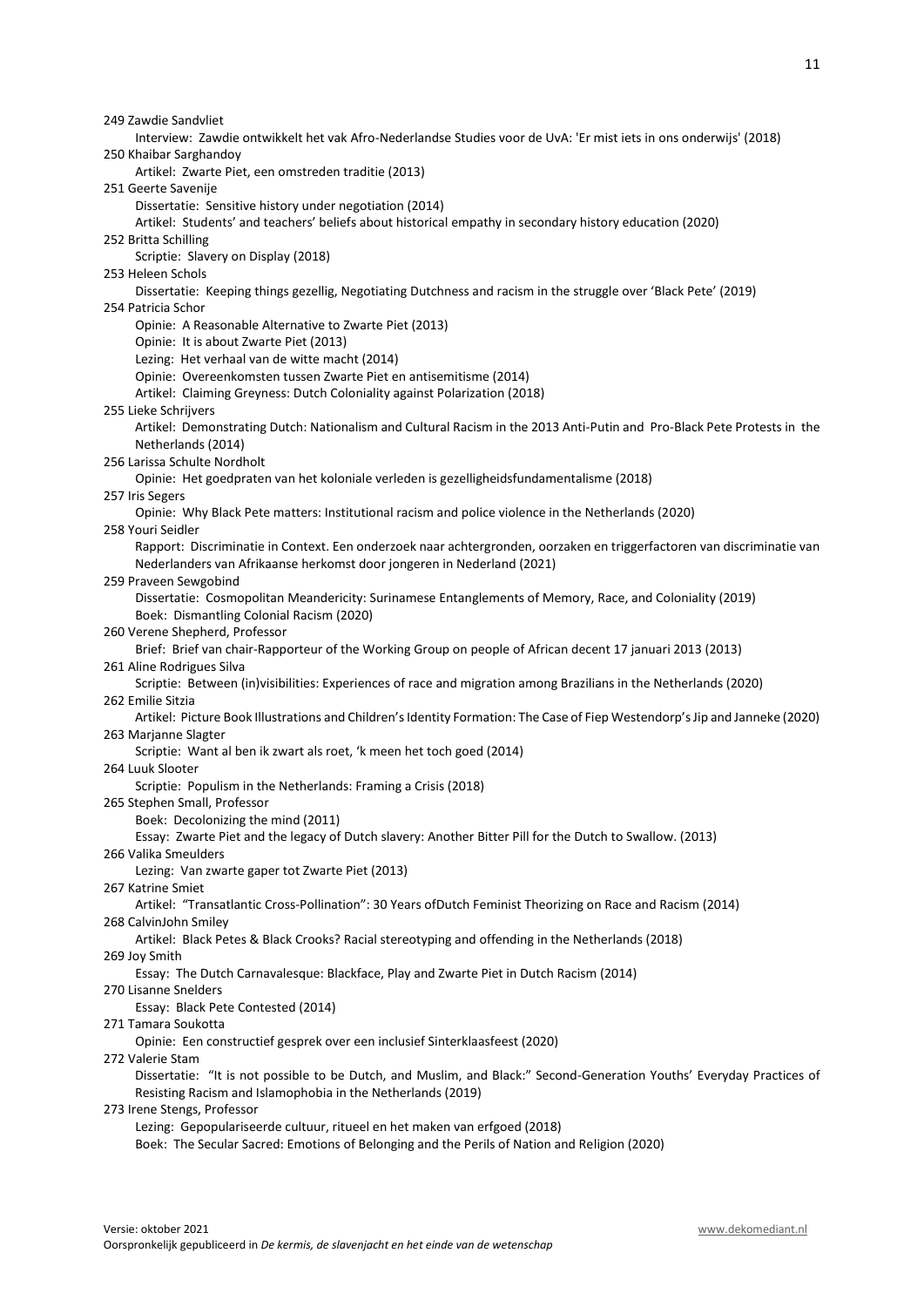| 274 Jacco van Sterkenburg                                                                                                  |
|----------------------------------------------------------------------------------------------------------------------------|
| Opinie: Universiteit ontwijkt het Zwarte Piet-debat (2014)                                                                 |
| Magazine: Piet, handboek voor een moderne sinterklaasviering (2015)                                                        |
| Rapport: Discriminatie in Context. Een onderzoek naar achtergronden, oorzaken en triggerfactoren van discriminatie van     |
| Nederlanders van Afrikaanse herkomst door jongeren in Nederland (2021)                                                     |
| 275 Alex van Stipriaan, Professor                                                                                          |
| Scriptie: Zwarte Piet en Witte Klaas (2000)                                                                                |
| Essay: Een cultuur-historisch perspectief op Zwarte Piet (2014)                                                            |
| Opinie: Universiteit ontwijkt het Zwarte Piet-debat (2014)                                                                 |
| Essay: Trots op Nederland (2015)                                                                                           |
| Essay: Dutch Dealings with the Slavery Past: Contexts of an Exhibition (2016)                                              |
| Scriptie: Representation, reflection and reconstruction of identity: The intersection of black British history and British |
| television, 1960-2015 (2017)                                                                                               |
| Essay: Wat kan de wetenschap ons leren over het ontsporen van het Zwarte Piet debat? (2017)                                |
| Essay: Dutch Tolerance in Black and White: From Religious Pragmatism to Racialized Ideology (2020)                         |
| 276 Madelijn Strick                                                                                                        |
| Scriptie: Answering extremity with extremity, A paradoxical thinking intervention for the unfreezing of extreme attitudes  |
| in the Black Pete issue (2020)                                                                                             |
| 277 Emily Sullivan                                                                                                         |
| Artikel: Van mening veranderen op Twitter? Zwarte Piet als casus (2020)<br>278 Caroline Suransky                           |
| Interview: Zwarte Piet is racisme, in gesprek met Quinsy Gario (2015)                                                      |
| 279 Willem van 't Spijker                                                                                                  |
| Scriptie: Zwarte Piet als splijtzwam (2019)                                                                                |
| 280 Pooyan Tamimi Arab                                                                                                     |
| Artikel: (dis)entangling culturalism, nativism, racism (2012)                                                              |
| 281 Iliana Tatsi                                                                                                           |
| Scriptie: Emotions as Factors of Social and Cultural Change in Museological Discourses (2019)                              |
| 282 Kathrin Thiele                                                                                                         |
| Scriptie: Utrecht and its Best Kept Secret, An analysis of the memory of the history of slavery in Utrecht (2020)          |
| 283 Werner Thomas, Professor                                                                                               |
| Opinie: Uit de redactie (2020)                                                                                             |
| 284 Cheryl Thompson                                                                                                        |
| Boek: Uncle: Race, Nostalgia, and the Politics of Loyalty (2021)                                                           |
| 285 Ayanna Thompson, Professor                                                                                             |
| Opinie: Netherland's Racist Black Pete Tradition Is Apparently Exempt To Worldwide Racial Reckoning (2020)                 |
| 286 Cagatay Topal                                                                                                          |
| Dissertatie: The spectres of colonialism: Epistemic racialization of European muslims and islam in Europe (2014)           |
| 287 Bruna Triana                                                                                                           |
| Boekbespreking: White innocence and aggressive ignorance: race, gender, and colonialism (2019)                             |
| 288 Vasiliki Tsagkroni                                                                                                     |
| Scriptie: The influence of cultural nationalism on the discourse of two Dutch political parties: The PvdA and VVD (2020)   |
| 289 Bruno Vanobbergen, Professor<br>Essay: Nawoord (2018)                                                                  |
| 290 Lubumbe van de Velde                                                                                                   |
| Essay: Black Pete, Black Motherhood and Womanist Ethics (2019)                                                             |
| 291 Tim Verbeek                                                                                                            |
| Scriptie: The Dutch Slavery monument (2012)                                                                                |
| 292 Anne Vereijken                                                                                                         |
| Scriptie: Utrecht and its Best Kept Secret, An analysis of the memory of the history of slavery in Utrecht (2020)          |
| 293 Tessa Verhallen                                                                                                        |
| Scriptie: Tradities onder vuur (2020)                                                                                      |
| 294 Willemijn Verkoren                                                                                                     |
| Scriptie: Populism in the Netherlands: Framing a Crisis (2018)                                                             |
| 295 Lieneke de Visser                                                                                                      |
| Scriptie: Populism in the Netherlands: Framing a Crisis (2018)                                                             |
| 296 Laura Visser-Maessen                                                                                                   |
| Artikel: Getting to that promissed land (2019)                                                                             |
| 297 Vladislava Vladimirova                                                                                                 |
| Scriptie: White faces and black masks: The Dutch Sinterklaas tradition - A colonial hangover or a children's tradition     |
| meant for everyone? (2019)                                                                                                 |
| 298 Rens Vliegenthart, Professor                                                                                           |

Boek: Doen, durven of de waarheid (2020)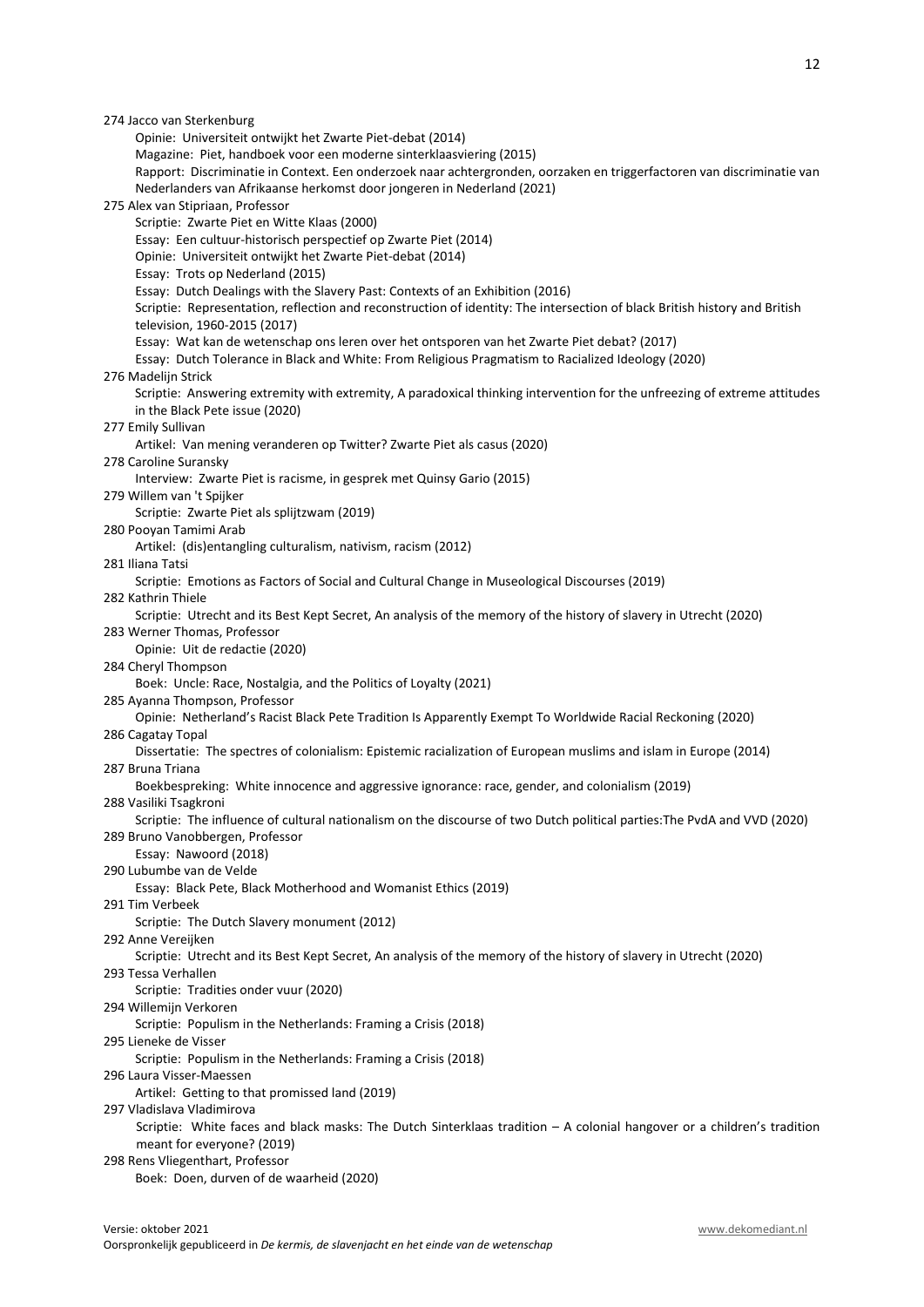Scriptie: Populism in the Netherlands: Framing a Crisis (2018)

300 Koen Vossen

Scriptie: The Dutch Slavery monument (2012)

301 Kate Vowles-Sørensen

Artikel: Tradition of 'Zwarte Piet' Racism or a Harmless Children's Celebration? (2019)

302 Bouke de Vries

 Artikel: Black Pete, King Balthasar, and the New Orleans Zulus: Can Black Make-Up Traditions Ever Be Justified? (2021) 303 Tamar de Waal

Opinie: Niet echt Nederlands is ook Nederlands (2019)

304 Margriet van der Waal, Professor

Artikel: Contesting Cultural Memory. Rethinking Postcolonial Identities in Europe (2013)

305 Rianne Walet

Scriptie: Slavery on Display (2018)

306 Jelle van der Walle

Scriptie: Tradities onder vuur (2020)

## 307 Bjorn Wansink

Scriptie: 'Ontketend Verleden' (2021)

# 308 Janelle Ward

Magazine: Piet, handboek voor een moderne sinterklaasviering (2015)

 Artikel: "No more blackface!" How Can We Get People to Change Their Minds About Zwarte Piet? (2018) 309 Cedric Waterschoot

Artikel : Calculating Argument Diversity in Online Threads (2021)

#### 310 Melissa Weiner

Artikel: (E)rasing slavery (2014)

Artikel: The Ideologically Colonized Metropole: Dutch Racism and Racist Denial (2014)

Artikel: Whitening a diverse Dutch classroom: white cultural discourses in an Amsterdam primary school (2014)

 Artikel: The Demography of Race and Ethnicity in The Netherlands: An Ambiguous History of Tolerance and Conflict (2015)

Boek: Smash the Pillars: Decoloniality and the Imaginary of Color in the Dutch Kingdom (2018)

#### 311 Gloria Wekker, Professor

Opinie: Zwarte Piet en het zelffeliciterende zelfbeeld van de kleurenblinde Nederlanders (2014)

Boek: White Innocence: Paradoxes of Colonialism and Race (2016)

312 Fenneke Wekker

Artikel: "We have to teach them diversity" (2019)

## 313 Dylan Wells

Artikel: The Limits of Tolerance: The Equal Treatment Act andDiscrimination in the Netherlands (2015)

#### 314 Harry Wels

Artikel: Auto-ethnographic reflections on whiteness, Rethinking diversity in Dutch-South African higher education research (2020)

315 Dirk Wiemann, Professor

Dissertatie: Cosmopolitan Meandericity: Surinamese Entanglements of Memory, Race, and Coloniality (2019)

316 Deniece Wijdenbosch

Rapport: Uitsluitingsmechanismes van mensen van Afrikaanse afkomst in Nederland: Wat is erover bekend (2017)

317 Marlous Willemsen

Artikel: Moved by the tears of others: emotion networking in the heritage sphere (2017)

318 Daphne Winland

Dissertatie: Speaking Together: exploring discourses of 'Dutchness' in language learning, voluntarism, and active citizenship (2015)

319 Sophie Withaeckx

Interview: Two steps forward, one step back (2017)

### 320 Rhoda Woets

Opinie: Jongens, heb je het al vernomen: Sinterklaas en Zwarte Piet worden mogelijk 'cultureel erfgoed' (2012)

#### 321 Rick Wolff

Rapport: Discriminatie in Context. Een onderzoek naar achtergronden, oorzaken en triggerfactoren van discriminatie van Nederlanders van Afrikaanse herkomst door jongeren in Nederland (2021)

#### 322 Ivan Wolffers, Professor

Opinie: Zwarte Piet is helemaal geen symbool (2017)

323 Kutlay Yagmur, Professor

Scriptie: Black as Soot (2014)

#### 324 Dvora Yanow

Essay: Editing LAF: Educate, Don't Defend! (2018)